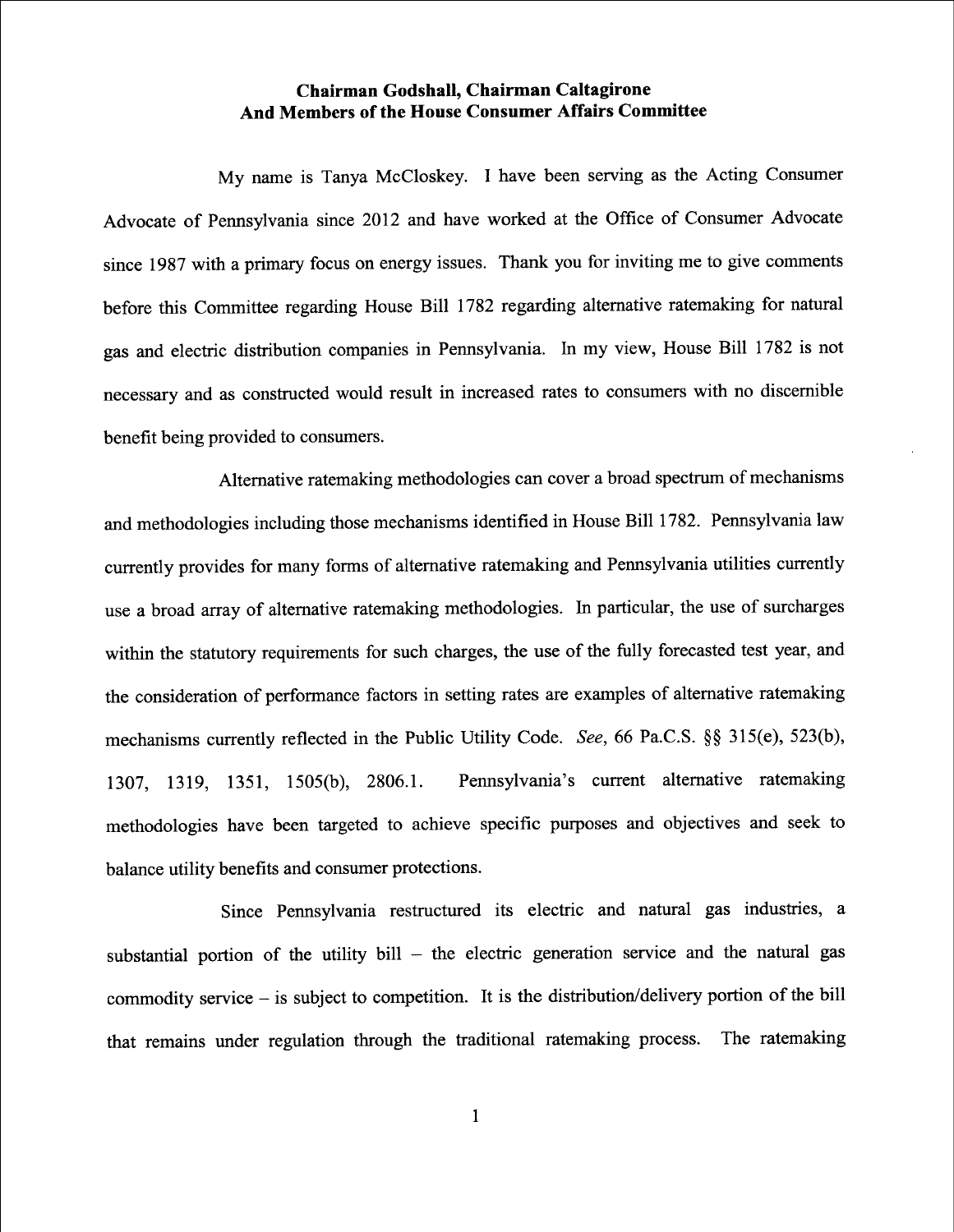process for these monopoly services provides a balancing of stakeholder interests such that investors and shareholders are provided the opportunity to recover prudent and reasonable costs as well as the opportunity to eam a fair rate of retum on investment dedicated to the public service. At the same time, this process provides ratepayers with just and reasonable rates that are easily understood and provides adequate price signals to utilize resources in an efficient manner.

Altemative ratemaking mechanisms, however, pose significant risks to Pennsylvania ratepayers by disrupting this careful balance. Alternative ratemaking mechanisms lower the risk a utility faces in providing utility services by guaranteeing at least a portion of revenue recovery which runs counter to the long accepted ratemaking principle that utilities are entitled to the opportunity to earn a fair rate of return. See, e.g., Federal Power Comm'n v. Hope Natural Gas Co., 320 U.S. 591 (1944); Bluefield Water Works and Improvement Co. v. Public Serv. Comm'n of West Virginia, 262 U.S. 679 (1923). The balance of interests established through the ratemaking process is tilted with altemative ratemaking by shifting business and financial risks of operating a public utility directly from shareholders to captive ratepayers. Captive ratepayers, however, are least able to bear or manage these risks.

The traditional ratemaking process, with some targeted adjustments along the way, has served Pennsylvania well over many decades and through many significant changes in the utility industry. Under our current regulatory framework, utility revenues are stable, specific automatic recovery mechanisms are in use to support the improvement of infrastructure necessary for the safety, reliability and efficiency of the system, the overall reliability of the system is trending in a positive direction, our universal service programs are expanding, access to a wide array of renewable resources is readily available, energy efficiency programs are robust, and the opportunity for utilities to eam a fair rate of retum is more assured. In light of the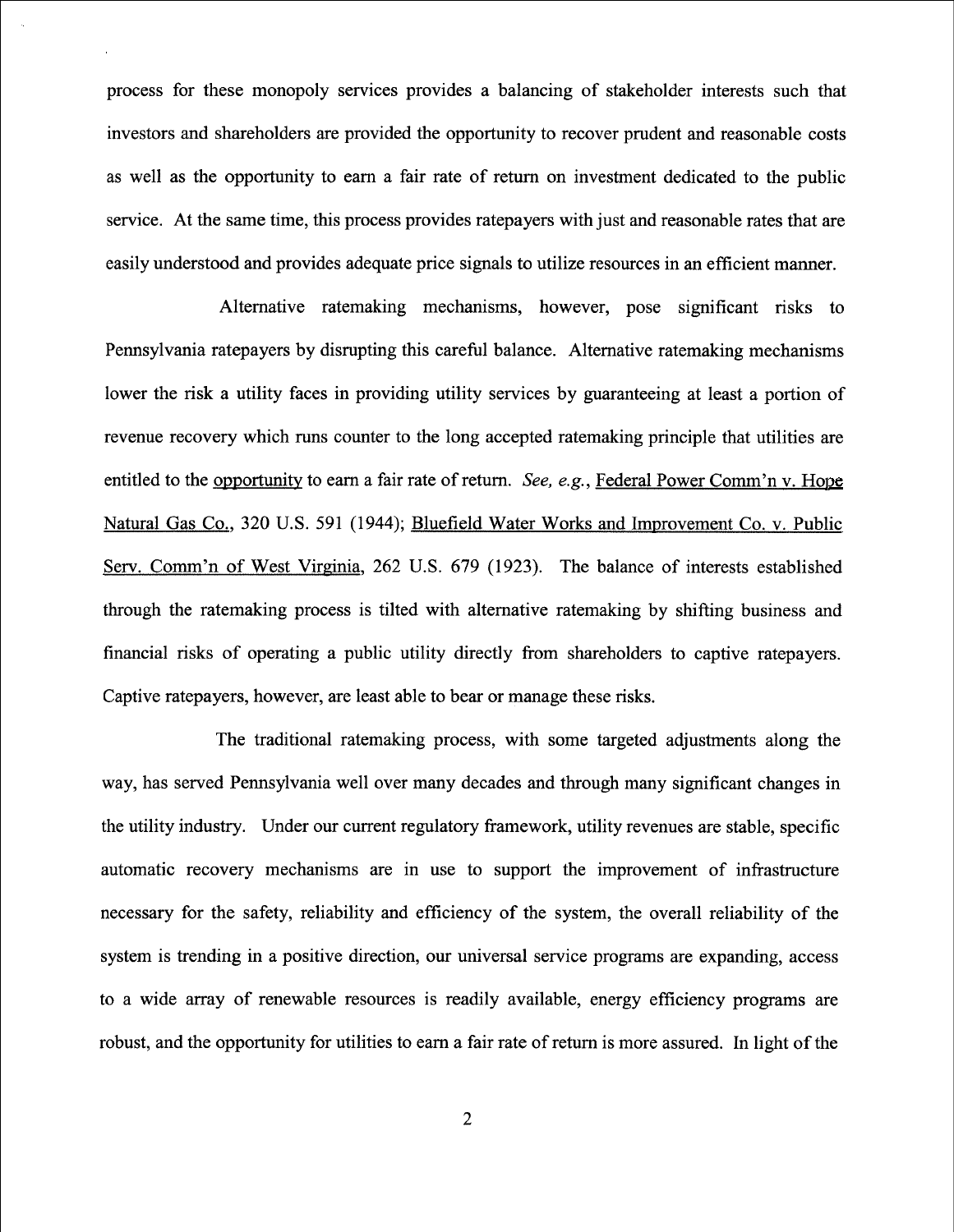effectiveness of the current regulatory framework, lquestion the need to further disassemble the traditional base rate process.

The traditional base rate process provides for a thorough review of utility operations, a review of the prudence of large capital improvements, an analysis of the fair rate of return on capital (*i.e.*, profit) as well as public input concerning the quality of service and the impact of rate increases on customers and communities. The base rate process also allows for the alignment of rates, rate design, and revenues and the consideration of measures that may be necessary to address the negative impacts of increasing rates on customers. These forms of review, and the public's input, are lost in altemative ratemaking processes that rely upon formulaic methods of setting rates.

On the other hand, guaranteed revenue recovery mechanisms that would be permitted under House Bill 1782 tend to promote the inefficient utilization of scarce resources, reduce the incentive for regulated monopoly public utilities to operate as efficiently as possible, shift unmanageable risks to ratepayers, and restrict the full review of a utility's operations that is necessary in setting just and reasonable rates. To give up the essential protections and efficiencies of the traditional ratemaking process would require clear and measurable goals beyond the statutory obligation to provide safe, adequate, reliable and continuous service, clear benefits to consumers, and necessary consumer protections.

As I mentioned, the General Assembly has provided for some alternative ratemaking mechanisms to achieve targeted objectives that improve utility service and has included consumer protections with these mechanisms. When I look at the stated purposes of House Bill 1782, I believe that these purposes are already being achieved in Pennsylvania. Some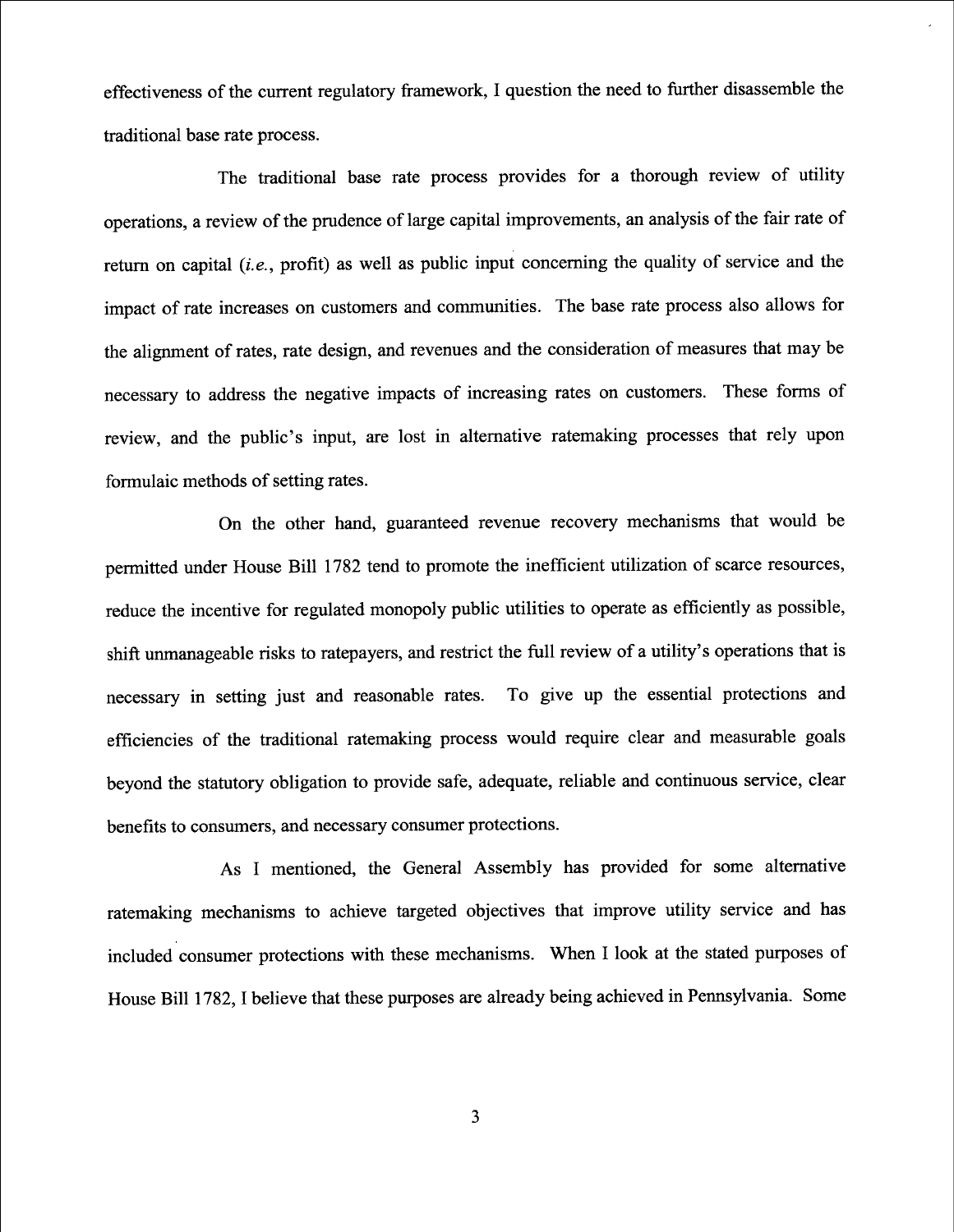are supported by alternative ratemaking mechanisms that have been approved for the specific purpose and others are fully supported by current base rates.

For example, one purpose identified in House Bill 1782 is to facilitate customer access to new energy options. Customers in Pennsylvania already have access to a wide array of energy options through retail choice in the electric and natural gas industries as well as through the Alternative Energy Portfolio Standards Act. 66 Pa.C.S. §§ 2801 et seq., 2201 et seq.; 73 P.S. § 1648.1 *et seq.* Energy options currently available include access to renewable energy, access to various rate options, and access to interconnection and net metering for solar energy installations. Customers also have broad access to energy efficiency and demand response programs through Act 129 of 2008. 66 Pa.C.S. \$ 2806.1. As I will discuss more below, altemative ratemaking methods that adjust based on sales or revenues, such as revenue decoupling, are particularly problematic in conjunction with net metering for solar installations and have already been rejected by the General Assembly in the context of energy efficiency programs.

Another stated purpose in House Bill 1782 is to sustain investment in infrastructure. In 2012, the General Assembly provided for the DSIC mechanism with the specific purpose of repairing, improving and replacing our utility infrastructure. 66 Pa.C.S.  $\&$ 1351-1358. All EDCs and NGDCs have the option to recover the costs of the infrastructure repair and replacement between base rate cases. The DSIC also contains essential consumer protections that serve to retain the necessary balance between the utility's recovery of the infrastructure costs and just and reasonable rates for consumers. It is unclear to me what purpose is served by layering another altemative ratemaking mechanism as it concerns infrastructure over top of the DSIC, particularly one that contains no essential consumer protections.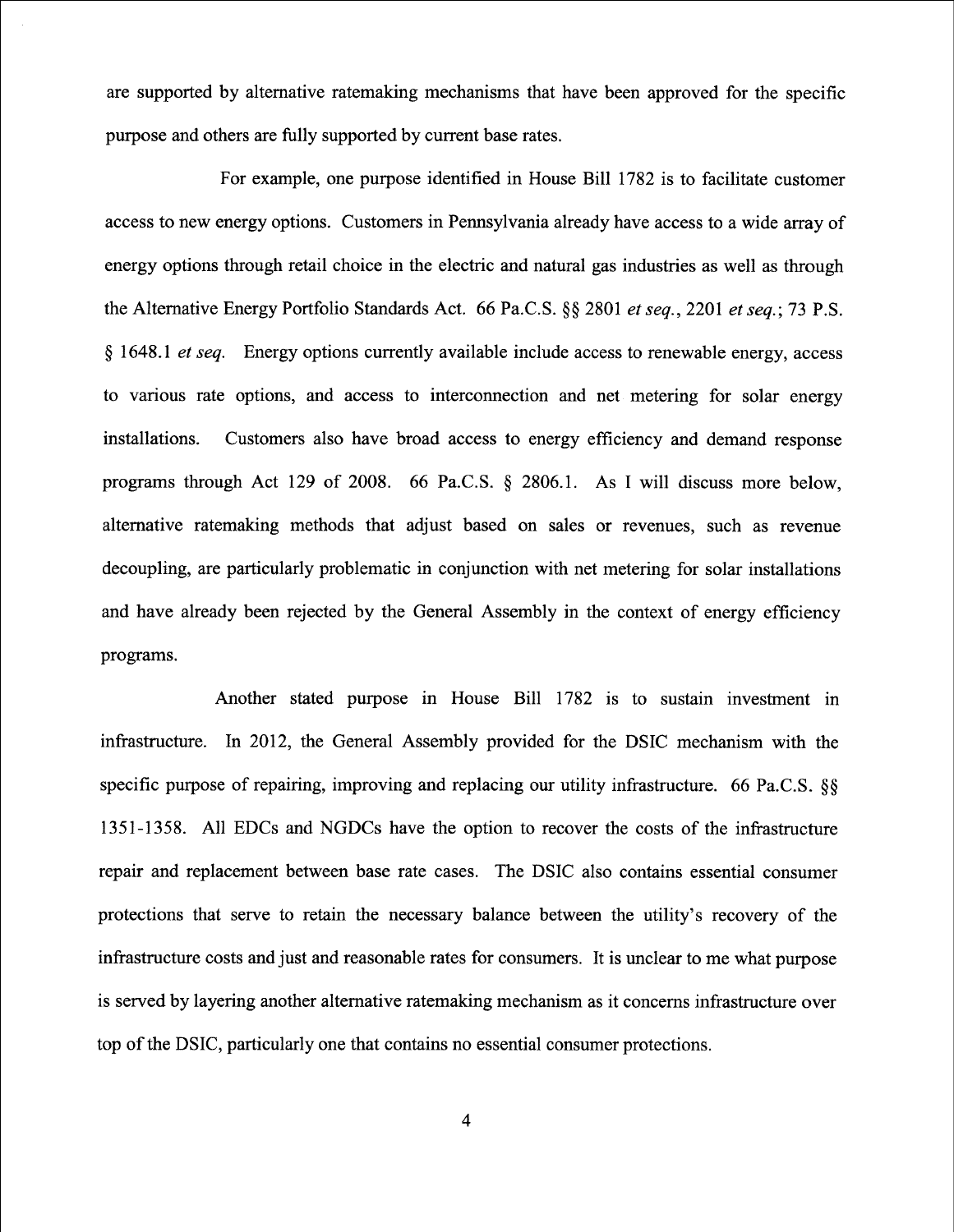A third purpose identified in House Bill 1782 is to reasonably allocate infrastructure costs to customers and market participants. Allocation of costs is exactly the type of complex issue that is handled through a base rate proceeding. Altemative ratemaking mechanisms do not allow for the detailed analysis necessary for such allocations, typically spread costs to all customers on a formula basis, and adjust automatically without consideration of changing factors. ] would also note that altemative ratemaking methodologies do not assign costs to "market participants," only to customers.

I would like to turn to some of the specific provisions of House Bill 1782. I will not address each component of the altemative ratemaking mechanisms in detail here. My Office has filed extensive comments in the Commission's on-going proceeding that is examining alternative ratemaking methodologies. See, En Banc Hearing on Alternative Ratemaking Methodologies, Docket No. M-2015-2518883. Our Comments (filed March 16, 2016 and May 31, 2017) and Reply Comments (filed July 31, 2017) extensively consider the many alternative ratemaking mechanisms, identify the concerns with these mechanisms for consumers, and address the specific questions posed by the Commissioners on this topic. I will not repeat these comments here, but will be happy to make them available to the Committee at any time. Ido wish to highlight here, some specific issues related to House Bill 1782.

House Bill 1782 is expansive in its authority, allowing the Commission to identify and implement any form of alternative ratemaking mechanism without standards, clear policy objectives, measumble outcomes, or consumer protections. While House Bill 1782 identifies five altemative ratemaking mechanisms as examples of those that can be considered by the Commission, the authority provided to the Commission is not limited to these five mechanisms.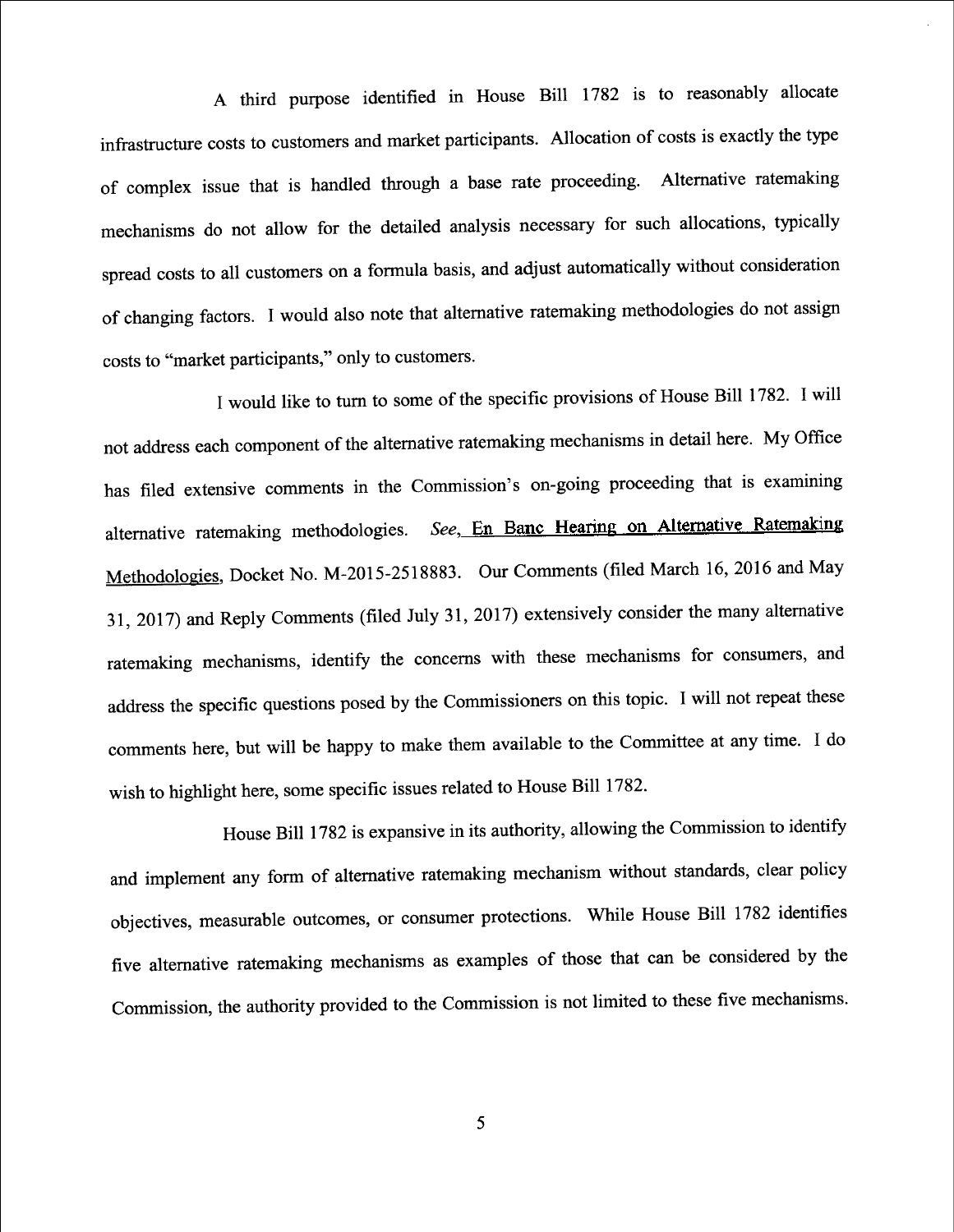Without guidance to the Commission as to what is to be achieved, it is not at all clear how the Bill would be implemented or would benefit consumers.

Each of the five mechanisms identified as altemative ratemaking mechanisms presents its own set of concerns for ratepayers. I will discuss revenue decoupling below as an example of some of the concems presented. What these mechanisms have in common, though, is that they allow for little or no review of the expenditures of the utility and provide little to no incentive to the utility to operate efficiently. As to multi-year rate plans, Pennsylvania already uses a fully forecasted future test year that allows utilities to look two years out in determining their costs and revenues. Beyond that time frame, estimates become very unreliable and place customers at risk that future rates will not be just and reasonable.

House Bill 1782 also allows the utility to choose the mechanism, or mechanisms, that it wants to implement. Allowing the utility to choose the altemative ratemaking mechanism raises significant concerns. To use an example, some types of programs will benefit the shareholders of utilities whose sales are growing between rate cases, while other types of programs will benefit shareholders whose sales are declining. If left to the sole discretion of the utility, each utility will understandably select the type of program that most benefits shareholders, even if that program is not necessarily the most cost-effective or beneficial to customers. The Commission, on the other hand, is obligated to balance the interests of utility shareholders and consumers and to approve only those programs that the Commission determines best serves the overall public interest. The Commission's hands would be tied by the selection of the utility. If the point of the Bill is to address changes in the industry, then we should address those changes in a consistent manner for all utilities to keep all utilities and all ratepayers on equal footing.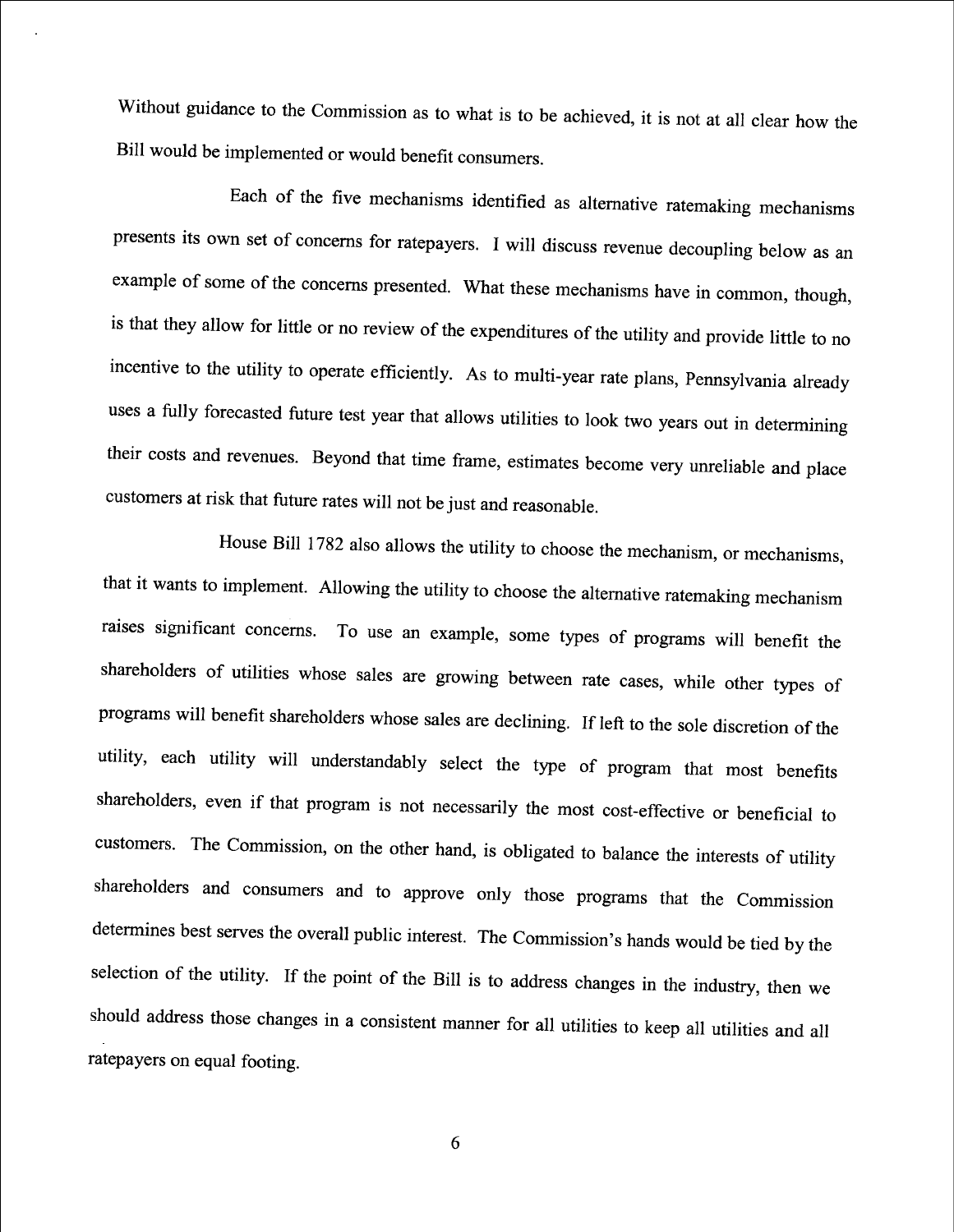I would also note that House Bill 1 782 seems to go beyond altemative ratemaking

H

mechanisms that address a utility's sales and revenues by allowing for the inclusion of capital investments, including a retum on and a retum of capital costs, to be included in the altemative ratemaking mechanism. Outside of the DSIC and advanced meter deployment, which have specific, limited identification of purpose and eligible facilities as well as consumer protections, surcharges and other altemative ratemaking mechanisms typically have not included the recovery of capital costs. Including capital costs and profit margin in altemative ratemaking mechanisms with their limited review and automatic adjustment guarantees profit to shareholders and disassembles the ratemaking process to the detriment of ratepayers. Widespread inclusion of capital costs in an automatic adjustment mechanism is a significant change in regulation in Pennsylvania that must be thoroughly considered.

While I have concern with other aspects of HB 1782 and with each of the alternative ratemaking mechanisms identified, I wanted to address both revenue decoupling and the implications of using the alternative ratemaking mechanisms to recover the costs of distributed energy resources. These aspects of House Bill 1782 serve to highlight the nature of the concems for ratepayers and regulatory policy in Pennsylvania.

Revenue decoupling is often advanced as a tool to encourage energy efficiency investment by utilities. There are several forms of revenue decoupling but the two most often proposed are lost revenue adjustments and a revenue per customer approach. Under a lost revenue adjustment, only the revenues lost due to a specific energy efficiency program are recovered through the mechanism. Under a revenue per customer approach, the utility is insulated from any deviation in actual sales from expected sales. The change could be from anything, such as economic activity, weather, energy efficiency, change in building codes and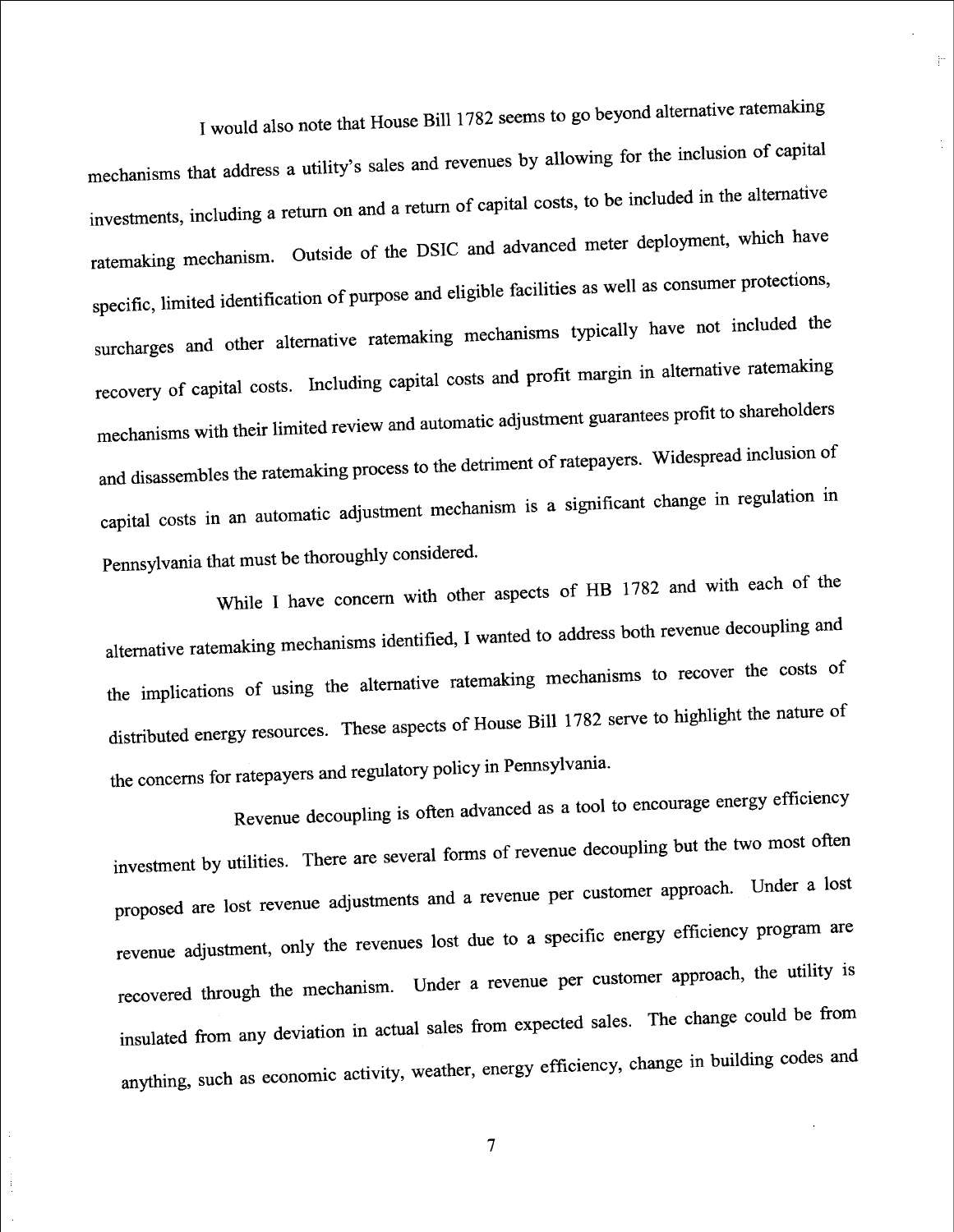the like. The reason for the change is irrelevant to the adjustment. Both methods present significant issues.

Proponents of revenue decoupling argue that it will remove the disincentive of the utility to implement energy efficiency programs. Through Act 129, Pennsylvania has achieved robust energy efficiency without revenue decoupling. Under Act 129, Pennsylvania's electric utilities spend approximately \$240 million annually on energy efficiency and demand response programs. Our utilities have largely met or exceeded the mandated energy efficiency goals, recovered the costs of the programs on a full and current basis, and have done so within the spending cap provided under Act 129. Act 129 squarely spoke to the issue of reduced revenues from energy efficiency programs and found that decreased revenues from energy efficiency programs should be addressed in the context of a base rate case. Act 129 also established penalties for failure of the EDCs to meet the mandated energy efficiency and demand response goals. In essence, Act 129 contains both "carrots" and "sticks" to achieve the purpose of the Act within the spending limitations set forth by the General Assembly.

Given the ratemaking methodologies we have in place and the success with Act 1 29, revenue decoupling will not further advance goals that Pennsylvania is seeking to achieve. Revenue decoupling, however, will introduce other potential hamas to consumers.

A great deal of focus in the revenue decoupling debate is put on the customer's total bill and the argument that the change in the usage rate occasioned by revenue decoupling is generally small when properly designed. A critical distinction is often lost in this argument, that is the distinction between those customers who can participate in energy efficiency programs and reduce their usage sufficiently to offset the increased usage rate and those customers who cannot participate (or cannot participate sufficiently) in energy efficiency programs. Not all customers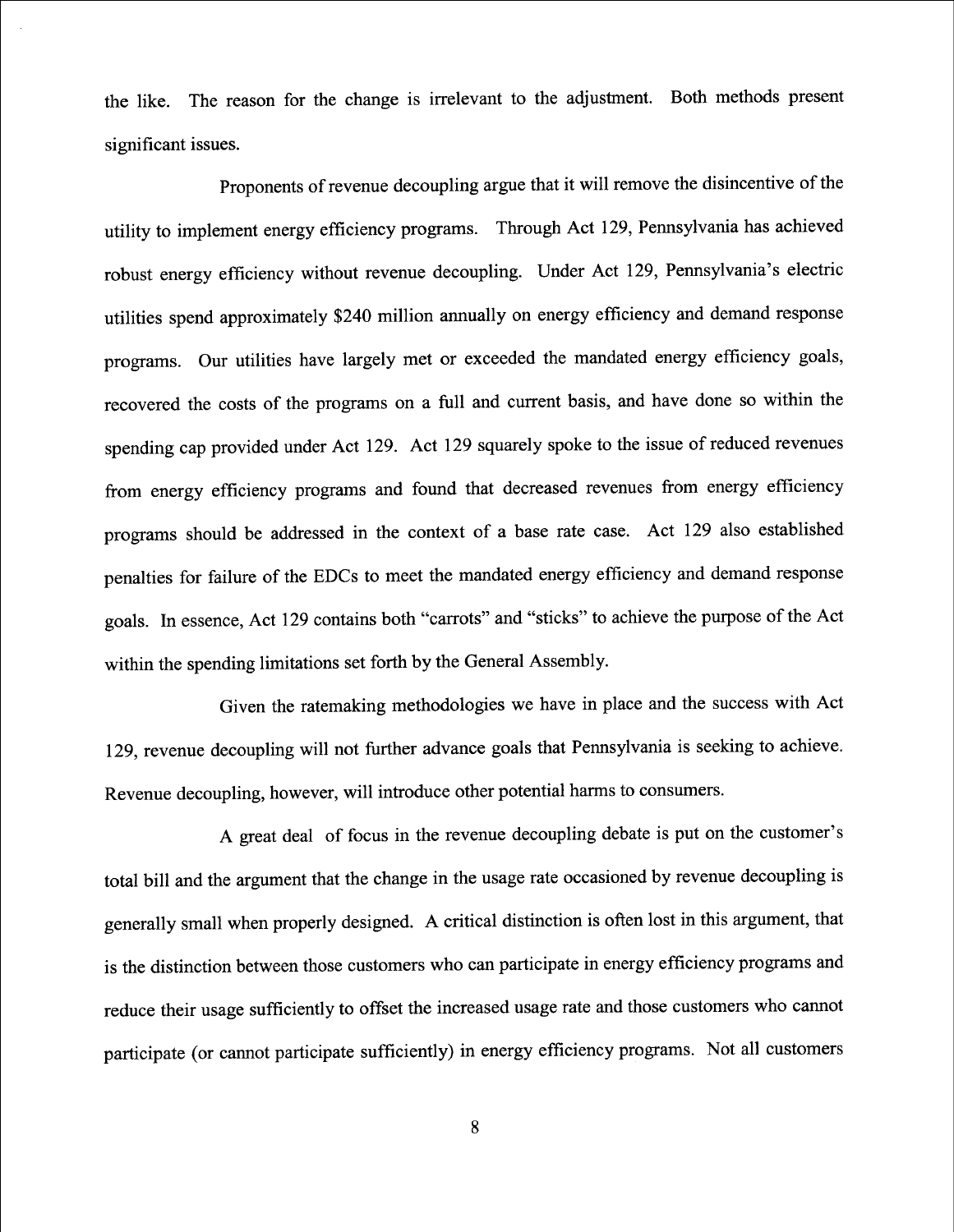are able to engage in energy efficiency due to the lack of financial means to pay for the necessary investment, the lack of ownership of their residence or business, or the inability to reduce energy usage any further due to health and safety concems. These low to moderate income households and otherwise vulnerable households end up bearing the brunt of these increasing prices between base rate cases. In a base rate case, where offsets can be recognized and principles of affordability can be applied, these impacts can be better addressed.

Alternative ratemaking methodologies must also be considered in relationship to other utility operations and policies of the Commonwealth. One of the important policies that the Commission and the Commonwealth have sought to forward is the extension of natural gas service to unserved and underserved areas. Some forms of revenue decoupling could reduce the incentive for utilities to engage in timely main extensions as the benefit of adding new customers (and the associated revenue) is muted with some forms of revenue decoupling.

Revenue decoupling can also interact with the operations of the utility, particularly as it concems storm restoration. Without proper protections, a utility could end up being compensated for revenues the utility would not otherwise have collected due to an outage. In other words, when the power is out to a home and the home is not able to consume electricity, this would ordinarily result in reduced revenue to the utility and a reduced bill to the customer. A decoupling mechanism will automatically "make up" this reduced revenue through the adjustment thus increasing utility revenues and customer bills due to the outage. Such a result could be particularly burdensome to customers who must pay for service they did not receive because of an outage.

I would also caution against consideration of revenue decoupling based only on past trends in usage or sales. Revenue decoupling, as well as other altemative ratemaking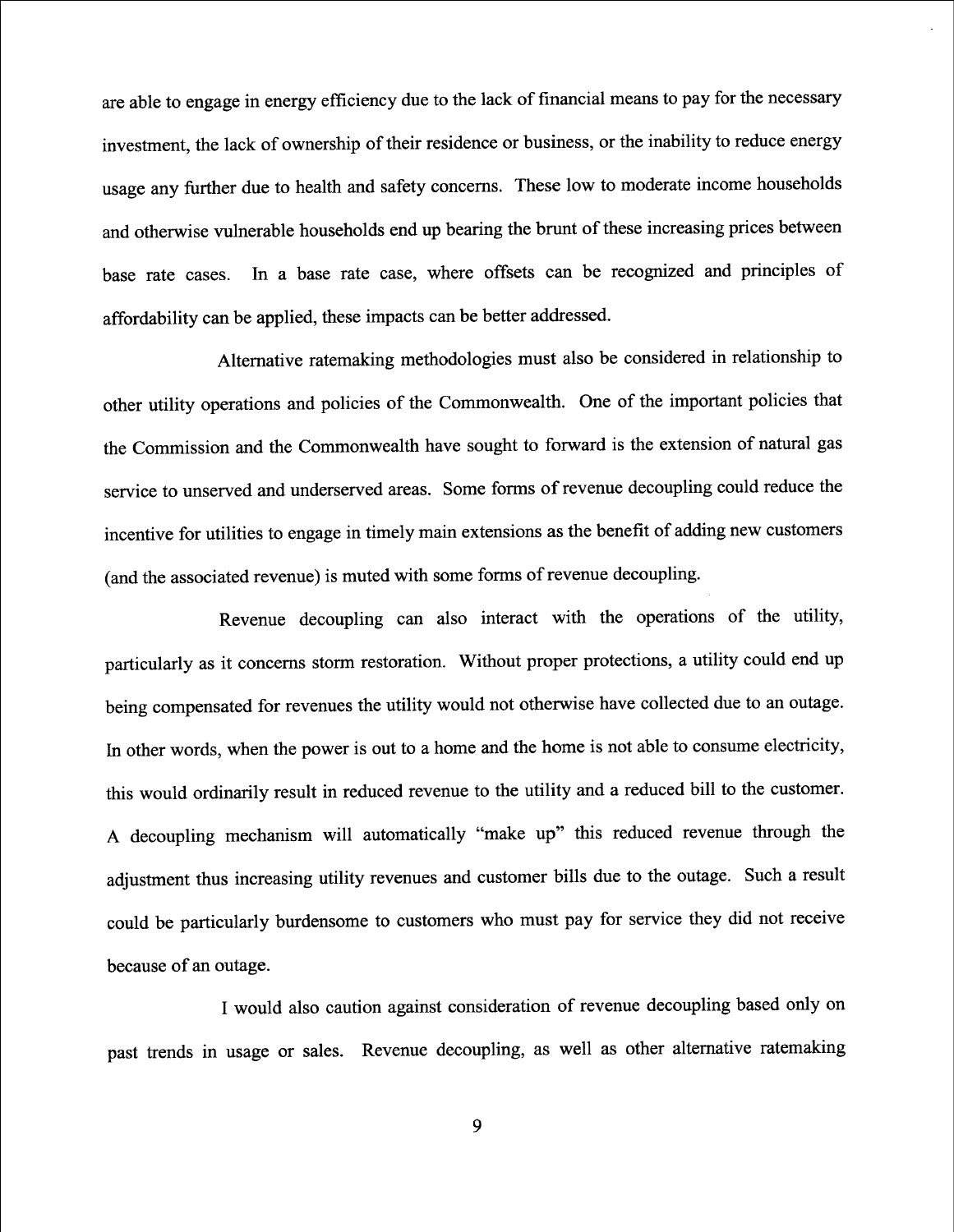mechanisms, are most often introduced or proposed when a utility is experiencing declining sales. The energy industry continues to change as policies on both the state and federal level evolve. There may be new opportunities for the growth and development of the energy sector. We are already seeing a growth in the use of natural gas for heating, industrial processes, electric generation, and transportation. Similarly, there is a growing use of electric vehicles. Electrification, particularly with increased renewable production, is being viewed as a means of reducing emissions. Any policy based on the idea that energy industry sales will remain flat or continue to decline may quickly be out of date.

While revenue decoupling is typically thought of to address the impacts of energy efficiency, I would like to raise a concern about the use of revenue decoupling as a means to address distributed generation on the utility system. The question of reduced utility sales due to distributed generation, net metering and the proper payment for residential solar is an issue being considered by many states. One of the concems with distributed generation is that as more customers install solar behind the utility meter, thereby reducing their purchases from the utility grid and avoiding some or ajl distribution charges, the costs to support the distribution system must be paid by other customers. The lost distribution revenues resulting from net metering fall on those customers who are unable to reduce their utility purchases through installation of distributed generation. Revenue decoupling does not address this fundamental issue with distributed generation and may even exacerbate the concerns. With decoupling, all of the foregone utility distribution revenue from reduced utility sales is automatically shifted to other customers through the decoupling mechanism.

That brings me to my concem with the inclusion of distributed energy resources in House Bill 1782. As I read House Bill 1782, it would allow an EDC or NGDC to own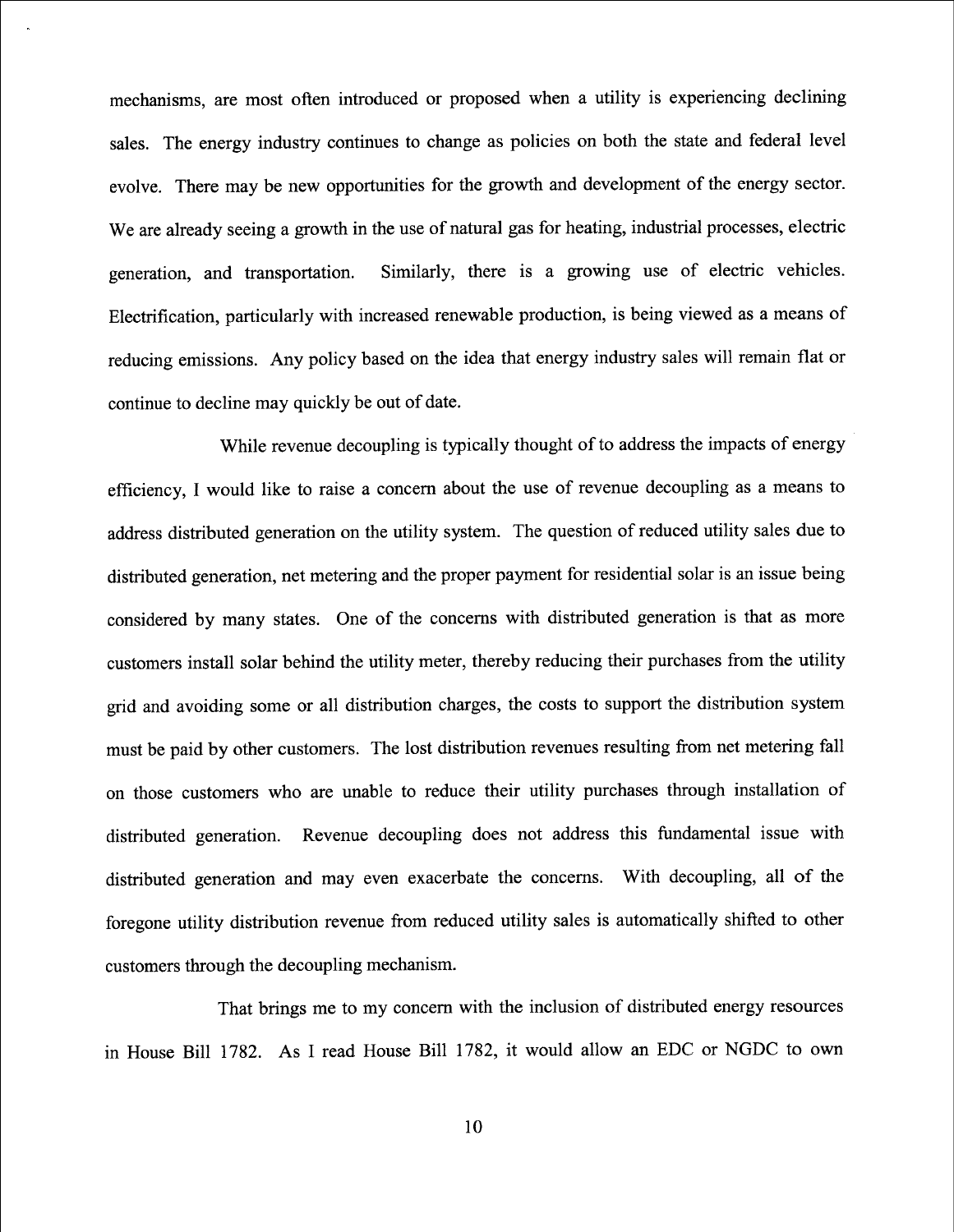distributed generation resources and to receive traditional rate base/rate of retum treatment for that generation resource by recovering a retum of and a retum on the distributed energy resources through an altemative ratemaking mechanism. It would also allow a utility to own alternative fuel vehicles and the associated infrastructure.

If it is the intent of House Bill 1782 to allow electric distribution companies, or even natural gas distribution companies, to own generation assets and receive rate base/rate of return cost recovery from ratepayers, this would move away from the policy of the Commonwealth declared in the Electricity Generation Customer Choice and Competition Act that competitive market forces were to be used to control the cost of generating electricity rather than economic regulation. While in my view the Restructuring Act did not preclude an electric distribution company from owning generation assets, the Act was clear that regulation which allowed a utility to recover a retum on and retum of the prudent cost of used and useful generating assets hom ratepayers no longer applied. Economic competition through the wholesale markets and market price provides the cost recovery for generating assets, not regulated ratemaking cost recovery from captive ratepayers-

Monopoly distribution utility ownership of distributed generation assets as well as energy storage assets should also be carefully considered. Such ownership may impair or eliminate the benefits of innovation that could result from competition. Such ownership and regulated cost recovery treatment removes the incentive to pursue private investment and grants as it reduces the rate base value and the profit to shareholders from the project. Distributed generation assets and energy storage can be supported by grant finding as well as private investment where much of the risk of the investment is with the private entity and not ratepayers. Monopoly distribution utility ownership, along with recovery of and retum on the plant through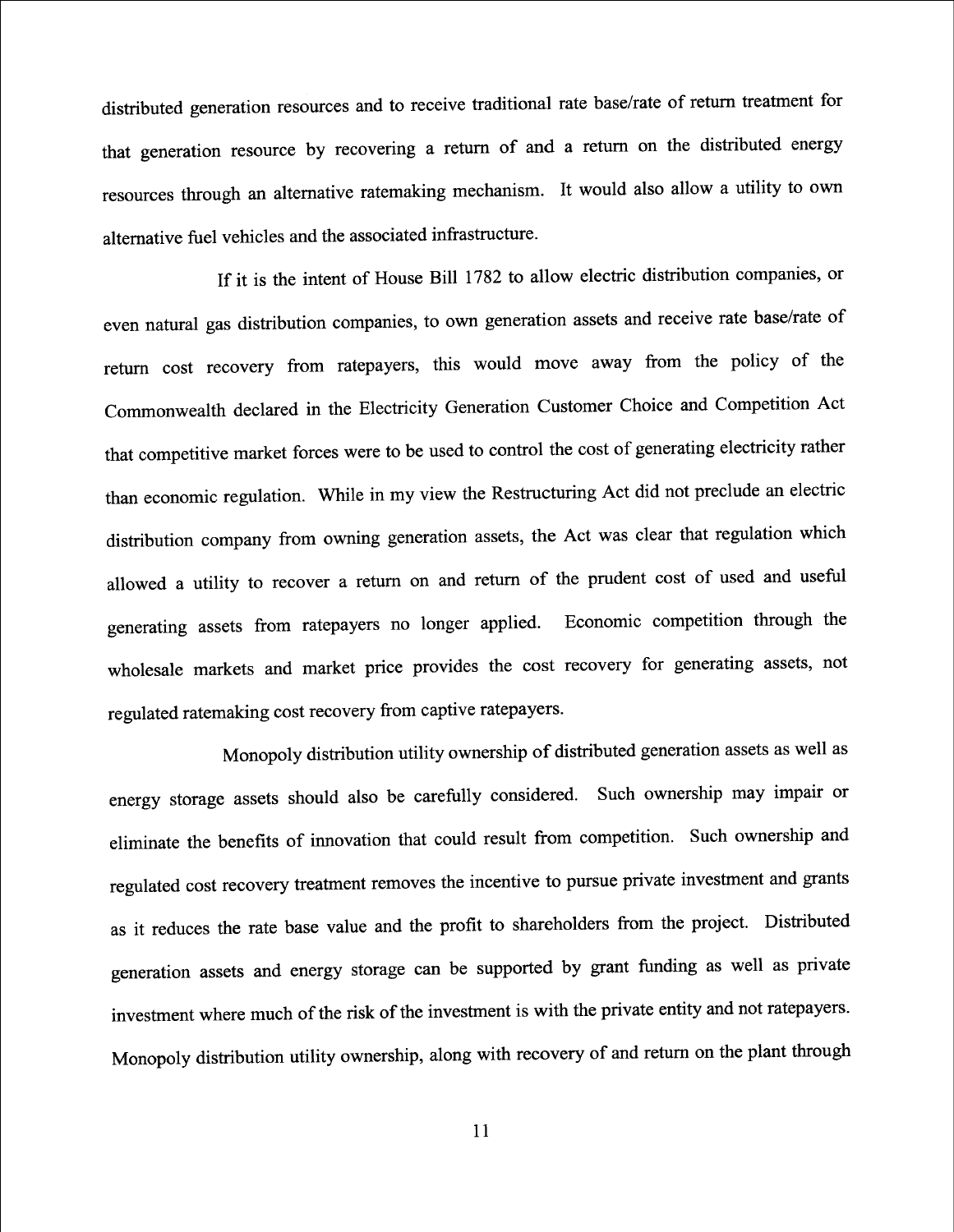an alternative mechanism from ratepayers, would result in increased costs for ratepayers and limited benefit for any distributed energy resource.

The ownership of alternative fuel vehicles and the associated infrastructure presents a similar concern. The use of alternative fuel vehicles as fleet vehicles by the utility is already occurring and appropriate recovery of the costs of these alternative fuel vehicles as part of a utility fleet is being provided through base rates. There is no reason to single out these vehicles in use by utilities for any form of special treatment. The associated infrastructure, however, is a broad term that raises additional concem. This language could be read to suggest that monopoly distribution utilities should be in the business of owning and operating third party altemative fuel charging stations that are open to the public. This is a significant area of policy that requires much discussion and should not be decided at this juncture through a Bill that is addressing altemative ratemaking mechanisms.

If this Bill is to move forward in any form, I would strongly urge the Committee to limit its scope, provide clear, measurable objectives to achieve that will benefit consumers, and include necessary consumer protections. I have attached an Appendix with a list of consumer protections that I recommend be included in the Bill if it moves forward. I would also strongly urge that the provisions regarding distributed energy resources and infrastructure development be removed from House Bill 1782.

While I fully agree that the energy industry landscape continues to change and advance, I believe that our traditional regulatory system, with the targeted modifications that have been made along the way, has met these challenges and will continue to meet the challenges of the energy industry. For these reasons, I believe that House Bill 1782 is unnecessary and should not move forward. Thank you again for the opportunity to testify.